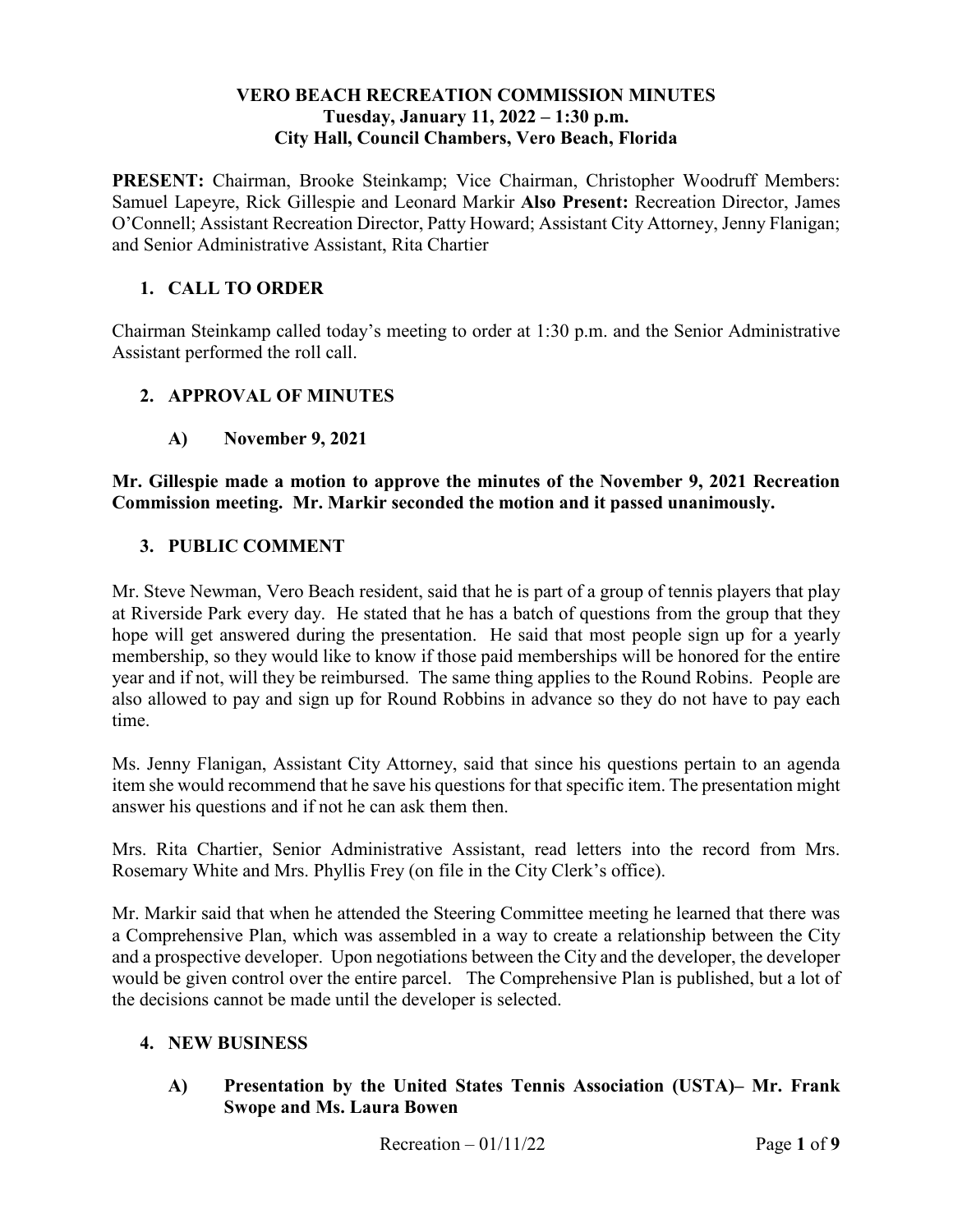Ms. Laura Bowen, Executive Director of USTA Florida, stated that she has been with USTA Florida for over 10 years. She services municipalities to help grow tennis locally in public Park space. She explained that USTA Florida is a not-for-profit volunteer run organization. They are game of tennis and to provide for community programs, support, and facility improvements. She have nine (9) volunteers who serve on their Board and half of them have run public facilities in their time and they serve as an advisory group to support their effort. They also have hundreds of (3) municipalities' facilities that they have managed over the last four (4) years without making a profit. When they go into manage a facility they work alongside the existing staff to deliver services to their members the way the municipality sees fit. They don't change the membership a  $501(c)(4)$  organization. They also have a sister company that is a  $501(c)(3)$  organization, which provides grant funding. They give out over \$100,000 in grants every year specifically to grow the continued by giving a Power Point Presentation (attached to the original minutes). She said they volunteers throughout Florida that help run their programs. USTA Florida exists to delivery programs and services, not to make money. They have invested over \$2 million dollars in three and the fee structure, but instead they leave that up to the City. USTA Florida develops a plan for managing and delivering services that the City feels comfortable with to ensure they are providing more to their citizens.

 Mr. Frank Swope, Director of Tennis Management for USTA Florida, said he was brought on board with USTA Florida in November, 2017. He has been a lifelong tennis player and he has the City should partner with them, their marketing strategy, their staff, programs, and pricing. He been in the industry for over 40 years. He is professionally certified and he has managed several tennis clubs over the years. He continued with the Power Point presentation and discussed why played a short video as part of the Power Point presentation. He explained that they manage three (3) facilities in Florida, which are located in Cocoa Beach, Fort Walton Beach, and Gainesville.

 the fees, but will the public still have free time on the courts without being members. Mr. Swope Mrs. Steinkamp said she understands that the Recreation Department would still be determining replied if that is one (1) of the stipulations, they do offer hours in the afternoon.

 Mrs. Steinkamp asked if the City has one (1) or two (2) employees at the tennis facility. Mr. O'Connell replied that they have one (1) full time employee and as part of their negotiations, they are looking at having her come on board with USTA Florida if she desires. Ms. Bowen said as a requirement, everyone who works at their facilities are USTA Florida employees. They have not negotiations. They also have an Advisory Board who will have to approve this. They will provide the Board with a plan and a budget along with the terms of the agreement. done the preliminary work of evaluating bringing on an employee and that will happen later in the

 Mrs. Steinkamp asked if they will be able to honor the Saint Edwards School contract. Mr. O'Connell said that part of their negotiations is that they would keep that contract intact. He recommendation to continue those discussions in hopes of forming a contract that they can present explained that the reason they are presenting this today is because they have had some preliminary discussions with USTA Florida. They would like the Recreation Commission to make a to City Council.

 ultimately it is City Council who makes the final approval. Mrs. Steinkamp asked if the Recreation Commission will able to look at the contract and review it before they make a final recommendation to City Council. Mr. O'Connell replied yes, but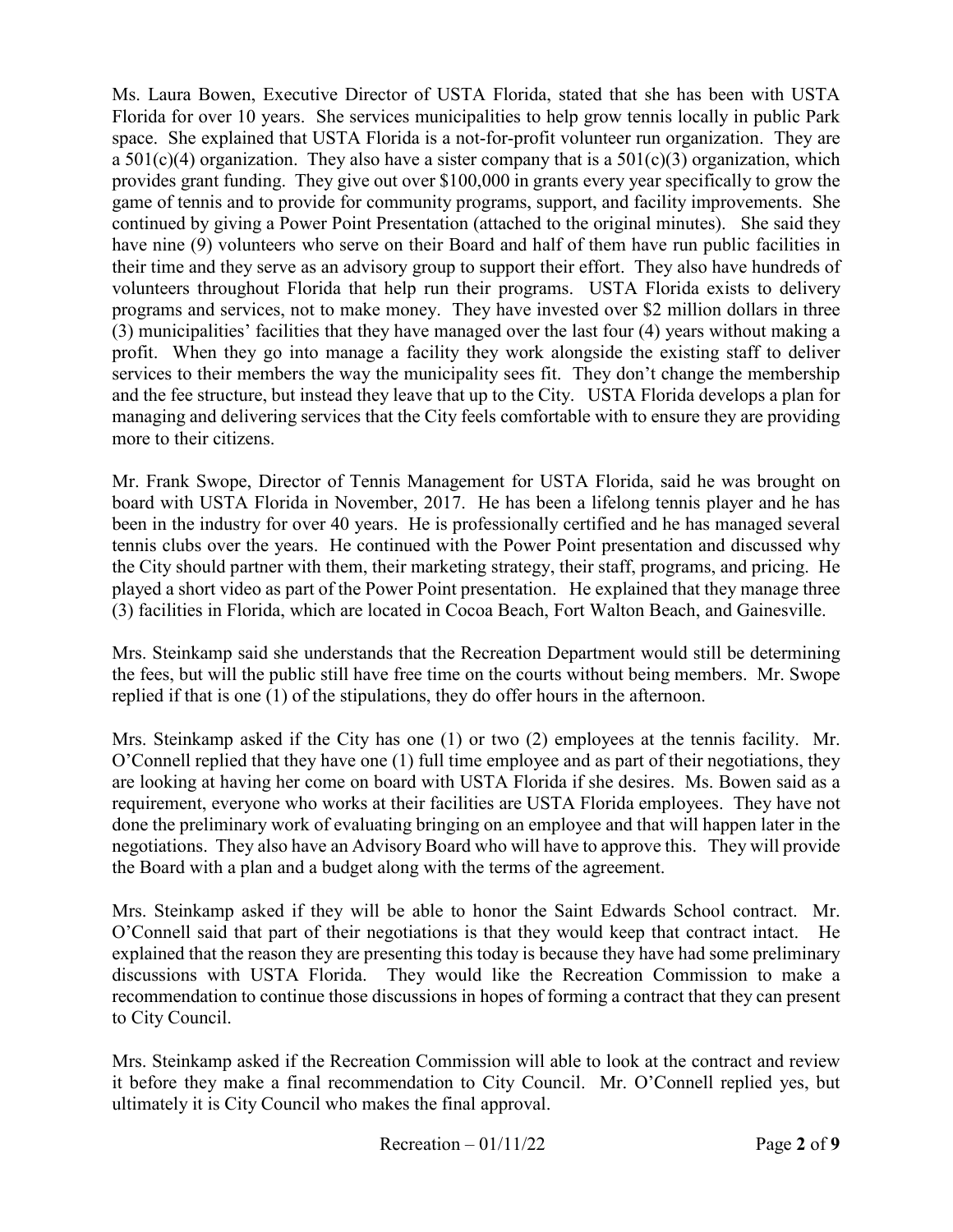operation of the tennis facility. Ms. Bowen replied that most of the terms they are asking for are youth space is an area that needs work. If they are closing their facility from 12:00 p.m. to 5:00 opportunity to serve that part of the community. They have had great success introducing youth Mr. Markir asked if USTA Florida could provide a broad overview of how they would change the very common, such as High Schools using the courts and the Marty Fish Foundation. The only item out of the normal discussions and agreements is the employee arrangement. They feel the p.m. and not offering any youth programs after 3:00 p.m. then they are missing out on an programs at their other facilities that were not previously offered.

 Mr. O'Connell explained USTA Florida is in a position to offer programing and activities that the Recreation Department does not have and the ability or staffing levels for, so USTA Florida will greatly expand what they can offer.

 Mr. Gillespie asked if the nature of the agreement will be a lease or service agreement. Ms. Bowen replied that it is typically a multiyear lease agreement and generally it has an out clause. There is parameters set by the City. If other groups need access to the courts on specific dates and times no exchange of property or land, so they are leasing the facility to deliver the programs under the then that would be written into the agreement.

 Bowen said it depends on how they write the contract, but typically the City would maintain the Mr. Gillespie asked who is responsible for the upkeep of the facilities, the court, the nets, etc. Ms. landscaping and any hard structures, such as buildings. The resurfacing of the four (4) courts is something they can bring to the table as an investment.

 upkeep, and resurfacing of the courts. Mr. O'Connell said they would work with USTA Florida Mr. Gillespie asked Mr. O'Connell if he would expect USTA Florida to be responsible for the to get any improvements they can and if the City does not have to spend the money to resurface the courts they could certainly find other uses for those funds.

 the agreement at this time. Mr. Gillespie asked what is going to happen with the existing racquet ball courts at Riverside Park that were damaged by a hurricane. He asked will they be part of this agreement. Mr. O'Connell stated they currently do not have any plans for that facility and it probably will not be included in

 Mr. Gillespie said the marketing aspect is very important, so how do they reach out to get more facilities have slightly different needs and demographics. He said their organization has done very media. They would put in a point of sale system where people can see what is available, they can sign up, and pay for it all online. of the community involved. Does USTA Florida see any relevance with any of the programs at their other locations that they believe would work well here. Mr. Swope stated that each of their well with the marketing. Ms. Bowen explained that they have a full service marketing department that handles everything from press and media relations to video productions, emails, and social

Mrs. Steinkamp said that they have nonprofits that utilize Park space and she is a huge supporter of them. She wants to make sure this is going to be a fair exchange for the community and that they have the same ability to access the courts without any added burden or costs.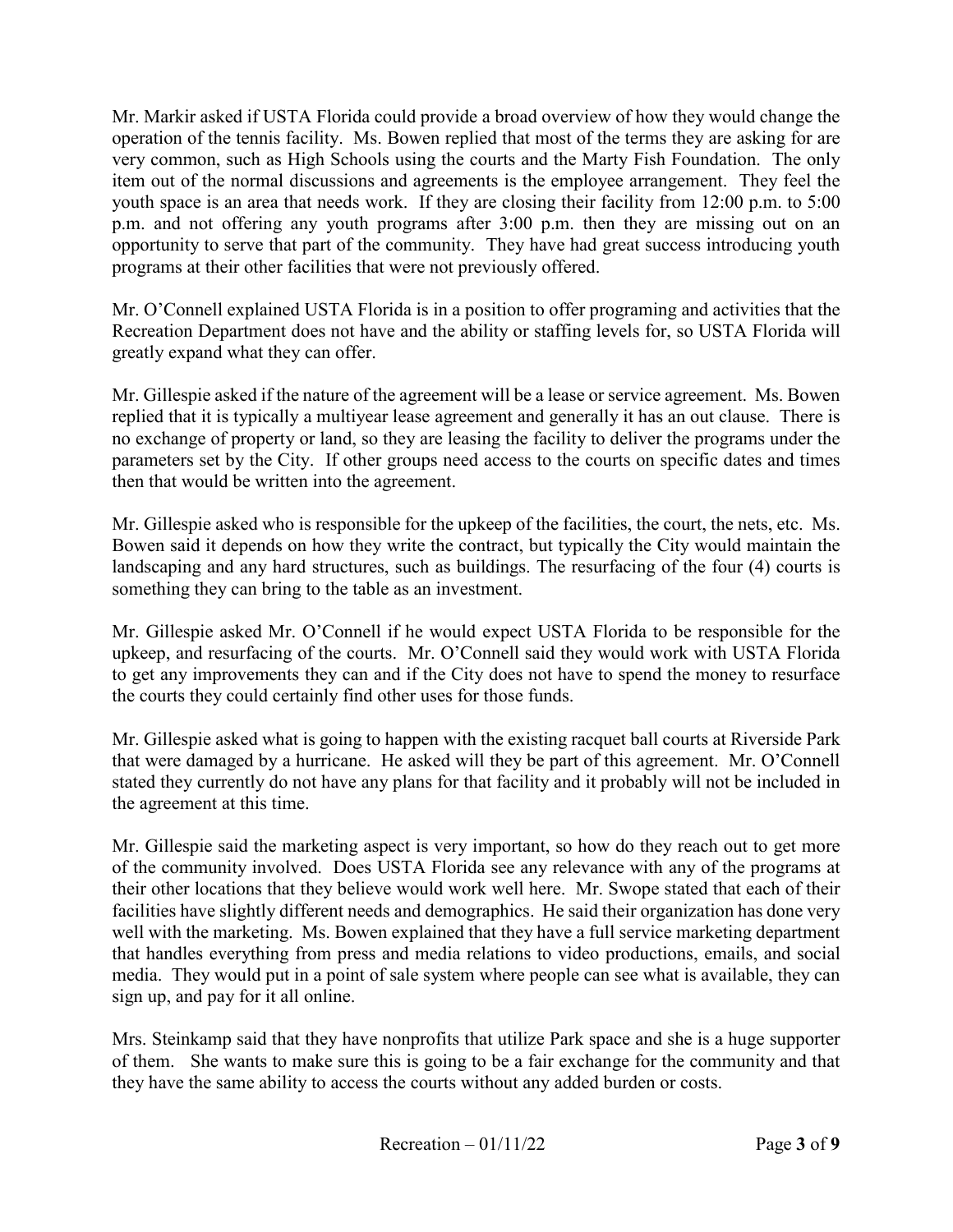Ms. Bowen said if they want to contact the other three (3) municipalities she can provide them with their contact information.

 fixed lease agreement and amend it over time. Ms. Bowen explained that each year they meet with receive quarterly reports and the City will have access to the point of sale system so they can see Mr. Markir stated things like hours and rates are constantly changing, so how would they take a the municipality and discuss what has taken place. It is important that they work with the Recreation Department staff to make sure everything is meeting their expectations. The City will what is happening with every court reservation, the impact of the fees, if the bookings are going up or down, etc.

 Recreation Commission for input. Mr. Markir asked Mr. O'Connell how will he conclude that the negotiations are at a point to bring it back to the Recreation Commission. Mr. O'Connell replied that will take place when they have a contract that works for both sides, but there are a lot of details to work out. Based on the discussions with USTA Florida, they thought this skeleton agreement needed to come to the

 that they are looking at USTA Florida having a launch date of June 1, 2022, which is ambitious. Mr. Markir asked what is the timeline between the City and USTA Florida. Mr. O'Connell stated If they have to push it back, then it would be more around late September or early October.

 Mr. Markir asked what is the City's peak busy time for these activities. Mr. O'Connell replied this is the busy time of year for the facility. What he thinks this agreement will change is that USTA Florida will bring in a lot more youth programing and after school activities, so their summers might be busier.

 Finance Director. Mr. O'Connell said that was for fees and she has not finished it yet. They will probably finish the fee structure concurrently with adopting this agreement. Mrs. Steinkamp asked if the audit of the Riverside Tennis Complex is still being done by the

probably finish the fee structure concurrently with adopting this agreement. Mr. Gillespie said this might be a great opportunity to simplify the fee structure.

Ms. Bowen stated that the City's regular court fees are high, but their annual passes are low compared to other facilities.

 today. Mr. O'Connell replied he is looking for the Recreation Commission to recommend to City Mr. Markir asked Mr. O'Connell if he is looking for anything from the Recreation Commission Council that they continue this process and work towards a contract, which can be reviewed by this Commission and then be presented to City Council.

 what they are recommending. That is why she asked if their Commission could look at the contract Mrs. Steinkamp stated that she is not comfortable making a recommendation not knowing exactly before a formal recommendation is made.

Ms. Flanigan said she would recommend that they come up with a few priorities for the contract. This was more of a global presentation and the details will be worked out with the consensus from this Commission that they can move forward.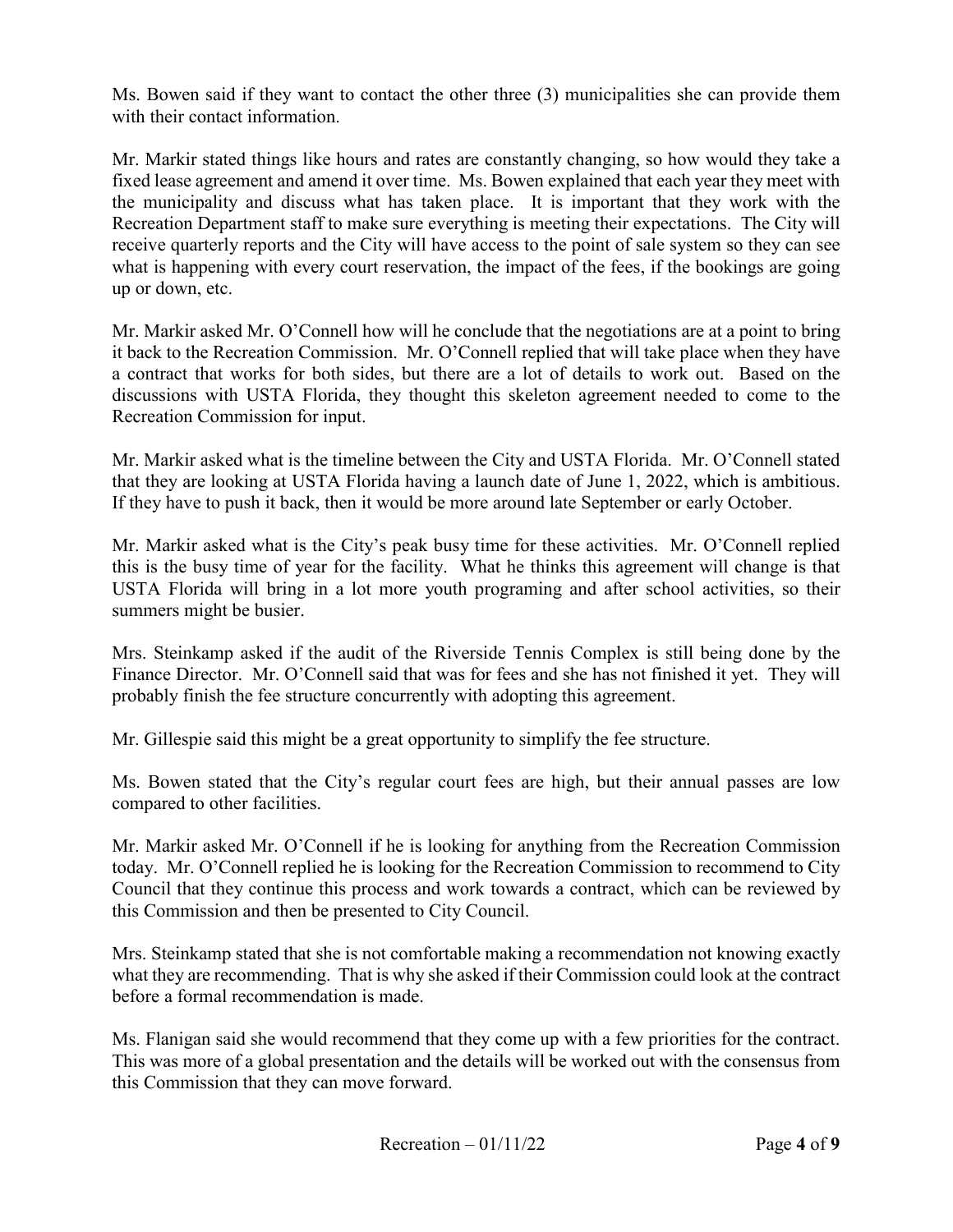at. Ms. Bowen explained that there is no standard contract, but they agreed to provide a sample Mr. Markir asked if the USTA Florida has a standard contract already prepared that they can look of an agreement to the Recreation Department staff. They really want to hear what is important to the community and the Recreation Commission.

Mrs. Steinkamp opened the meeting for public comments at this time.

 Ms. Kathy Champigny, County resident, said she has lived in Vero Beach since 1983 and has been playing tennis at Riverside Park for many years. Before she retired, she traveled between many cities in California with her job and she never had to pay anything to play tennis. When she retired here. She mostly supports the youth programs they will bring as well as the courts being resurfaced and the lights being changed. She understands the need for fees at Riverside Park. but they are outrageous and that is what has caused the decline. If USTA Florida can realign the costs it will make it better for everyone. in Vero Beach she was floored at the price she was quoted to play tennis. Vero Beach is a big tennis town and she thinks that USTA Florida brings a lot to the table, so she supports them coming

 pass in New York, but it only costs 10 percent of what he pays here. The fees are kept low in New 7:30 in the morning, so he would like to know if the courts will still be open at that time. Many pension, because they do a wonderful job and they should not suffer any loss from this. There is still have an opportunity. Mr. Newman said he would still like to confirm that people with memberships and Round Robin tickets could still be used without any extra cost. He is a snowbird and pays for an annual tennis York to encourage exercise for the health benefits. He said he plays tennis with several people at of the tennis players feel that the City employees should be kept with the same pay, benefits and also a tennis professional there that does an excellent job with teaching tennis, so hopefully he will

 problem with the existing staff and he does not think they need to be replaced, but the club has become dormant. Many of the programs are gone except for a few clinics. He thinks there is a lot more out there that could be done at the club, because it is a cross road for tennis, and junior tennis Mr. Allan Campbell said he and his wife are members of the Riverside Racquet Club. They have been associated with Riverside Tennis since the late 1980's when their daughter was a great junior tennis player there. At that time, the lessons and tournaments were very promising. He has no and that is not happening now. They deserve to give USTA Florida a chance.

 questions about the areas of concern from the community. She asked the Commission members Mrs. Steinkamp said in the past, there have been some contracts with the City that some people in the community were not happy with. She wants to make sure they are answering all of the if they would like to set some priorities for USTA Florida and the Recreation Department.

 Mr. Markir asked Mr. O'Connell if he would discuss this at their next Recreation Commission meeting to let them know what they have accomplished, if they ask him to move forward. Mr. Commission with updates at their monthly meetings or emails to keep them up to date. O'Connell stated that as they make progress he will be reporting back to the Recreation

Mrs. Steinkamp asked if the Commission members want to set a list of priorities for this contract, or just approve it based on what they have heard so far.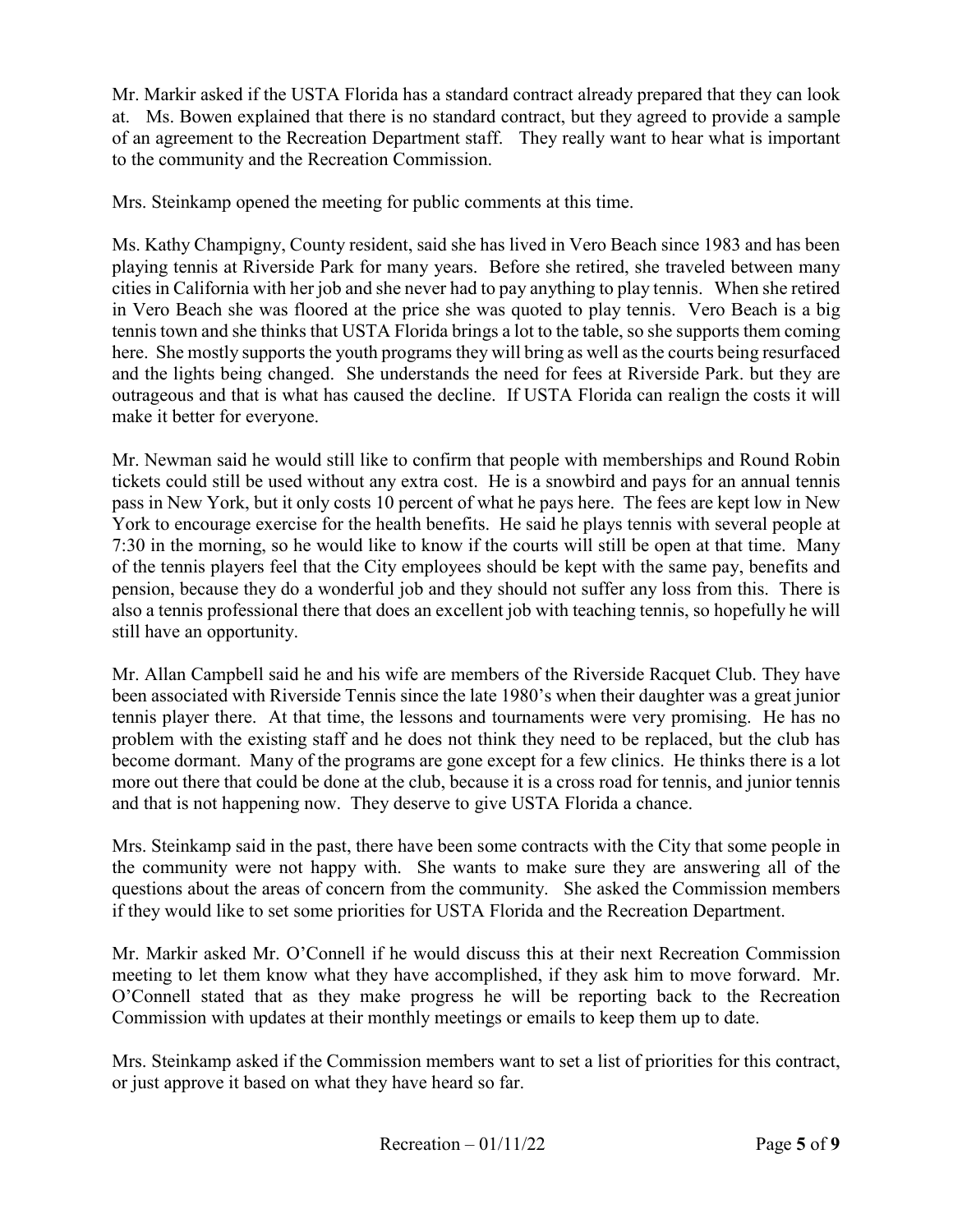looking for in a contract when a presentation is made to them. He would like to finalize their criteria list and submit it to everyone so they have a chance to review it. Mrs. Steinkamp said she Mr. Markir stated that he thinks it would be prudent to let everyone know what criteria they are agrees and they will forward it once they have discussed it (item 4-B).

 afford that. However, they do still have two (2) courts at Charles Park that are open to the public Mrs. Steinkamp said what she is hearing from the public is that the tennis facilities at Riverside Park are underused and overpriced. Mr. O'Connell said he agrees that utilization is an issue and some of the fees need to be adjusted. He would love to not charge anyone, but the City cannot and free of charge. As part of the contract with USTA Florida, they will still have some hours at Riverside Park that will be free to the public.

 USTA Florida believes to be typical. Mr. O'Connell replied that they will be making adjustments to the fees even if this contract does not come to be. Mrs. Steinkamp said Ms. Bowen mentioned that the free play hours needed tweaking, so maybe they can prioritize adjusting the free play hours for the public as well as the fees to reflect what

 She is hearing that they want all of the employees to stay and to keep some open play time. They need to find a way to balance what programs they offer, how to keep cost low, and free play time. Ms. Bowen said that her recommendation is allow them to do a little bit of the preliminary work. will be happy to provide them with an assessment and recommendation whether they sign a contract or not. She explained that the higher the personnel costs the higher the fees will go. They They can certainly come back with a sample model of what a facility like this would look like and how it might run. With that information they might be able to have some better conversations about the priorities and how the contract should come together.

 Mr. Markir said that any recommendations that USTA Florida can make for the fee structure would be helpful. Mrs. Bowen replied that Florida is unique and that is what they know best, so they will gladly share what they see and give them some examples to look at.

 **Mr. Markir made a motion that the Recreation Commission is in favor of moving forward with negotiations with USTA Florida. Mr. Gillespie seconded the motion and it passed unanimously.** 

## **B) Develop a Framework for Future Proposals for the Use of Public Park Spaces – Mr. Leonard Markir**

 Mrs. Steinkamp explained that an idea was brought up about developing a structure for accepting proposals for the use of public Park spaces.

 Mr. Markir stated they are trying to develop a set of criteria to provide consistency on how they make decisions on proposals, like the one (1) that just came before them. He showed his plan on the doc cam and he went over his proposal so they can present it to City Council for their approval be handled (attached to the original minutes). Mr. Gillespie said Mr. Marker's description as a frame work is spot on. It serves as a check list for just about anything that would come before the Recreation Commission. It is general enough and well done. Mrs. Steinkamp said she agrees it is general enough so that the organization making a proposal can stay within the guidelines of what (attached to the original minutes). He read a prepared statement on how he believes this should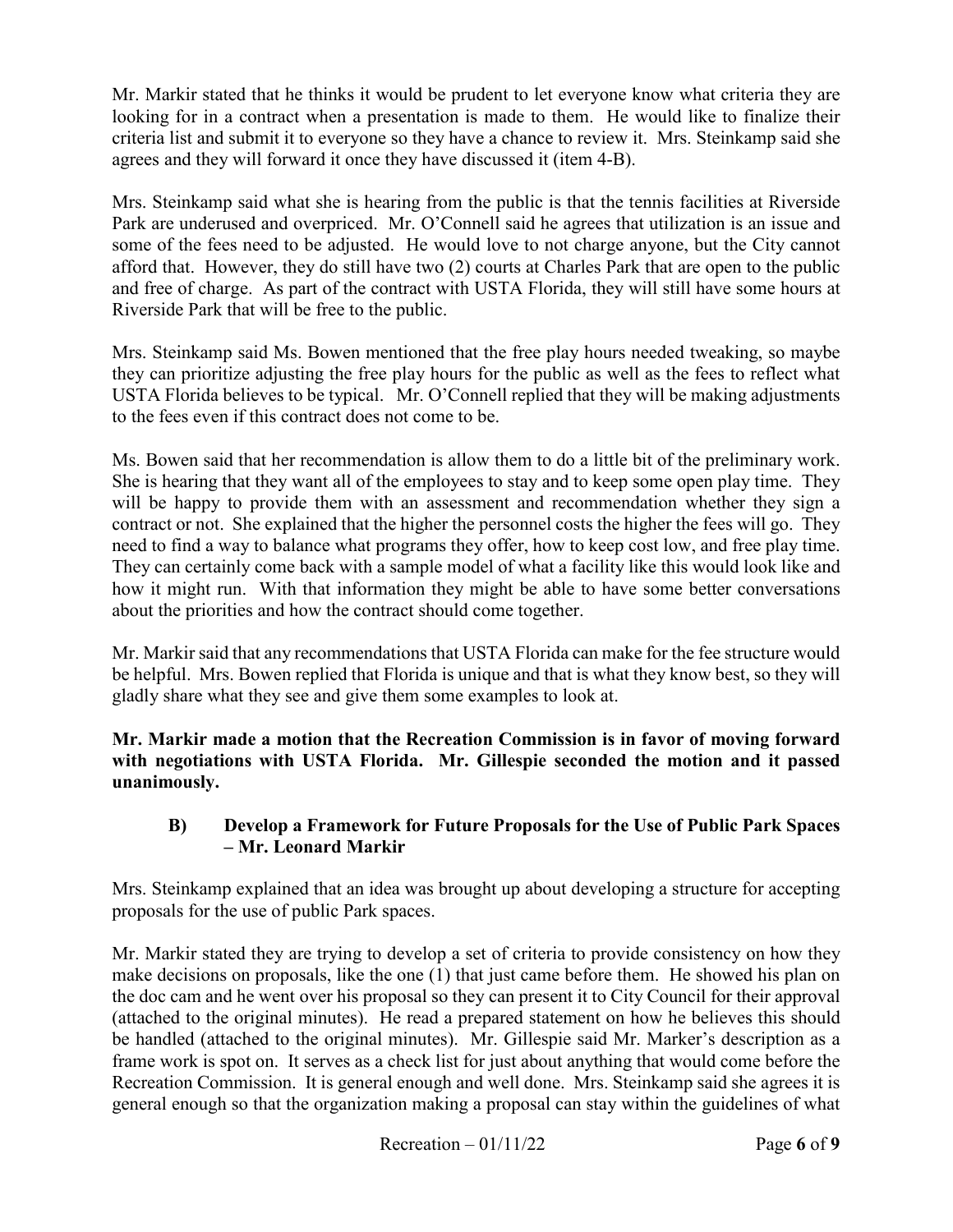there will be more of a parameter they will be following. their requirements are. She believes it will cut down on a lot of confusion by the public, because

 doing when a proposal comes before them. By putting it in writing, it clarifies their decision in case there is any doubt about how they deliberated. He said the proposal that was just presented to them addresses all five (5) of the items they listed. He commends them for taking this step to Mr. O'Connell stated that this is a very common sense application of what their Commission is clarify how they go through their thinking process. As a department head, it also a good guide for him when something is presented to his department.

 (1). He said he could easily picture proposals that could actually cost the City money, but they are Mr. Newman said he agrees that the concept is good and he agrees with all of them, except one still worth doing for the community.

 Ms. Flanigan stated just as a rule, they try to avoid using the word "must", because there is always an exception to every rule. She suggested that they reword the criteria as questions, or use the word "should". She agrees that it is a great outline and they are on the right track. If they are approval. Mr. Markir replied that he is not sure they are making a policy change, but just identifying the criteria that they want to use to look at proposals. Ms. Flanigan said since they are an Advisory Board to City Council, if they are changing how they are rendering advice she would how should they word that to City Council. Ms. Flanigan stated they have not voted on it yet, but she would recommend that the Commission select the format they wish to use and put it into a opposed to using the word "should". Ms. Flanigan explained that if they pass a motion she will and these are the parameters or questions the Recreation Commission will answer. making an administrative or policy change then it will need to go before City Council for their recommend they have City Council approve it. She believes City Council would be pleased that they are taking the initiative to evaluate proposals in such a reasonable way. Mr. Markir asked memo to present it to City Council. Mrs. Steinkamp stated that she likes it in the form of a question prepare the memo with the changes they discussed and pose them as questions. She will also advise that this is how the Commission will be presenting recommendations to them going forward

 Mrs. Steinkamp suggested they make a motion to put the criteria in the form of questions and put it in a memo to be presented to City council.

#### **Mr. Gillespie made a motion to submit this framework for reviewing future proposals to City Council. Mrs. Steinkamp seconded the motion and it passed unanimously.**

## **5. OLD BUSINESS**

## **A) Youth Sports**

 USTA Florida wants to be involved that would be great. Mrs. Steinkamp asked if they can set a date for a workshop to discuss youth sports. She said if

 discussion on youth sports if they want. Mrs. Steinkamp said they were discussing looking for Mr. O'Connell stated that in the past they have discussed what sports are available and this ties in nicely with USTA Florida to see what they will offer. He said they can have a more informal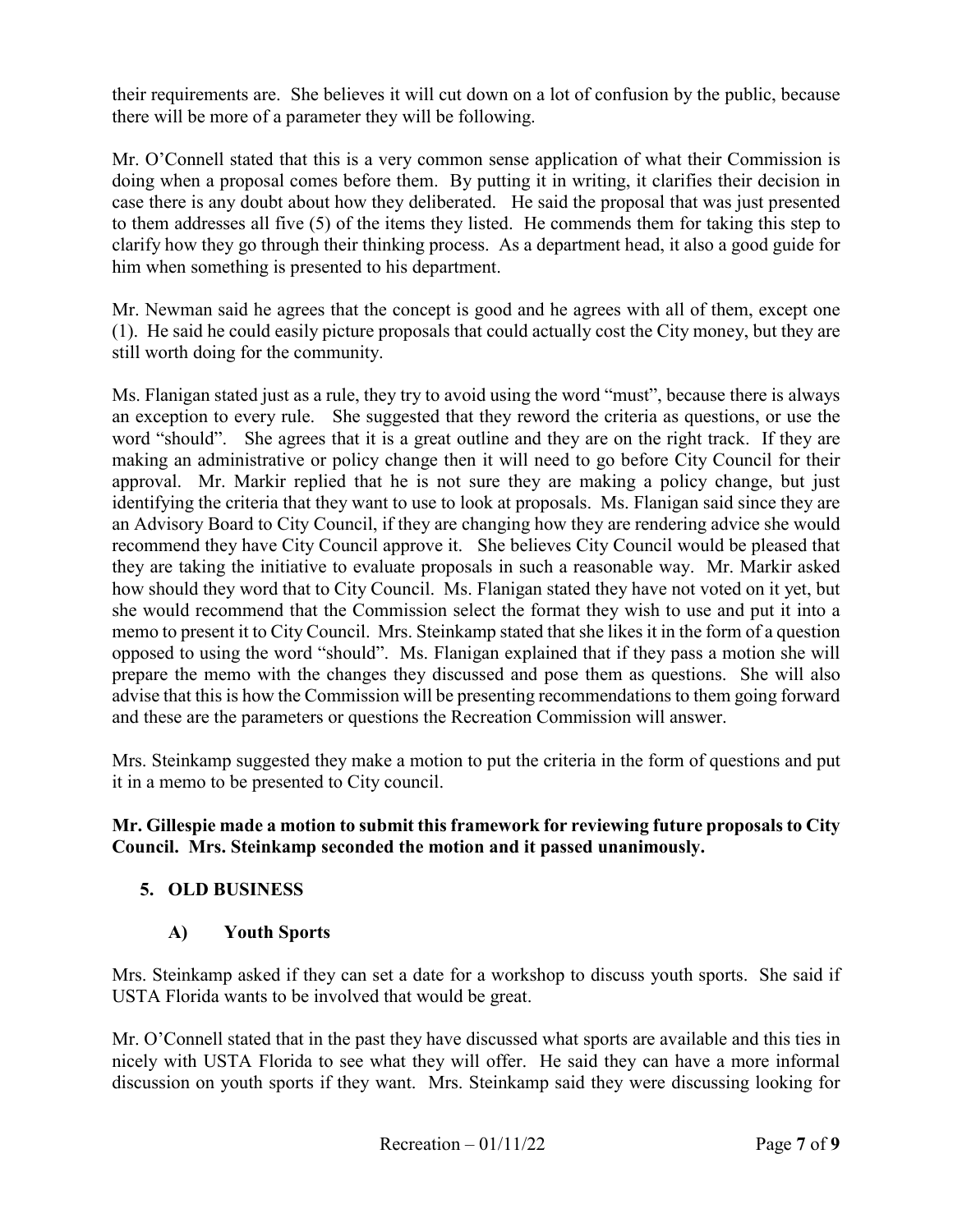grants. Mr. O'Connell replied that he does not have anything specific on grants with youth sports, so he suggested that they table this until a later date when they have more information available.

## **6. RECREATION DIRECTOR'S MATTERS**

# **A) Recap of Aerial Antics Youth Circus Christmas Drama– December 5, 2021**

 Ilyana Reed. She is a member of their staff, but her future plans are to become a Disney Imagineer. Mrs. Patty Howard, Assistant Recreation Director, reported that they had the annual Christmas holiday production on December  $5<sup>th</sup>$  at the Vero Beach High School Performing Arts Center and it was called "Enchanted Christmas Ball". She announced that they had a guest writer this year, Ms. Reed helped them write the show and was the narrator. It turned out amazing and they had large crowds at both shows.

 Mrs. Howard stated that they have their next gymnastics registration starting on January 22, 2022 and this session ends with a performance at the Indian River County Firefighters Fair.

# **B) 19th Annual Mother & Daughter Tea Party – February 5, 2022**

Mrs. Howard announced that the 19<sup>th</sup> annual Mother and Daughter Tea Party will be on February 5, 2022 and they are already halfway full. She recommends getting tickets soon because it will sell out.

## **7. CHAIRMAN'S MATTERS**

 Mrs. Steinkamp asked if any of the Commission members are getting phone calls about the Three Corners project. Mr. Markir replied that he has been included in conversations with the public. site yet. Another concern is about the fact that there will be a four (4) to five (5) star hotel as the One (1) thing he hears is that it has been almost two (2) years and the public has not been on the destination site rather than a recreational or public community site.

 into this plan. However, people are asking her where the recreation is for this site and why are the comments and feedback from the community and pass them to City Council in the form of a advice to City Council on this matter. City Council will be discussing the final proposal at their February 1, 2022 meeting. This has all been leading up to a referendum where the voters will have Mrs. Steinkamp said she gets phone calls about this subject and she knows a lot of effort has gone they talking about pushing all of the recreation to the south property. She does her best to pass their questions and concerns to City Council, but she is not sure if the Commission should compile recommendation or a more formal manner. Ms. Flanigan stated that it is best if the comments come straight from the source, because at this time the Recreation Commission is no longer giving the opportunity to approve or reject how the property will be developed.

Mr. Markir stated that it has been such a long process and it seems to him that if there is more communication with the community by City Council they would have a better chance of having it

passed rather than not allowing it to be revisited by the Recreation Commission or other entities.<br>Ms. Flanigan said that the community is split, with some wanting it done sooner and others want Ms. Flanigan said that the community is split, with some wanting it done sooner and others want to have more input. In November the voters will have their say on whether this plan goes forward